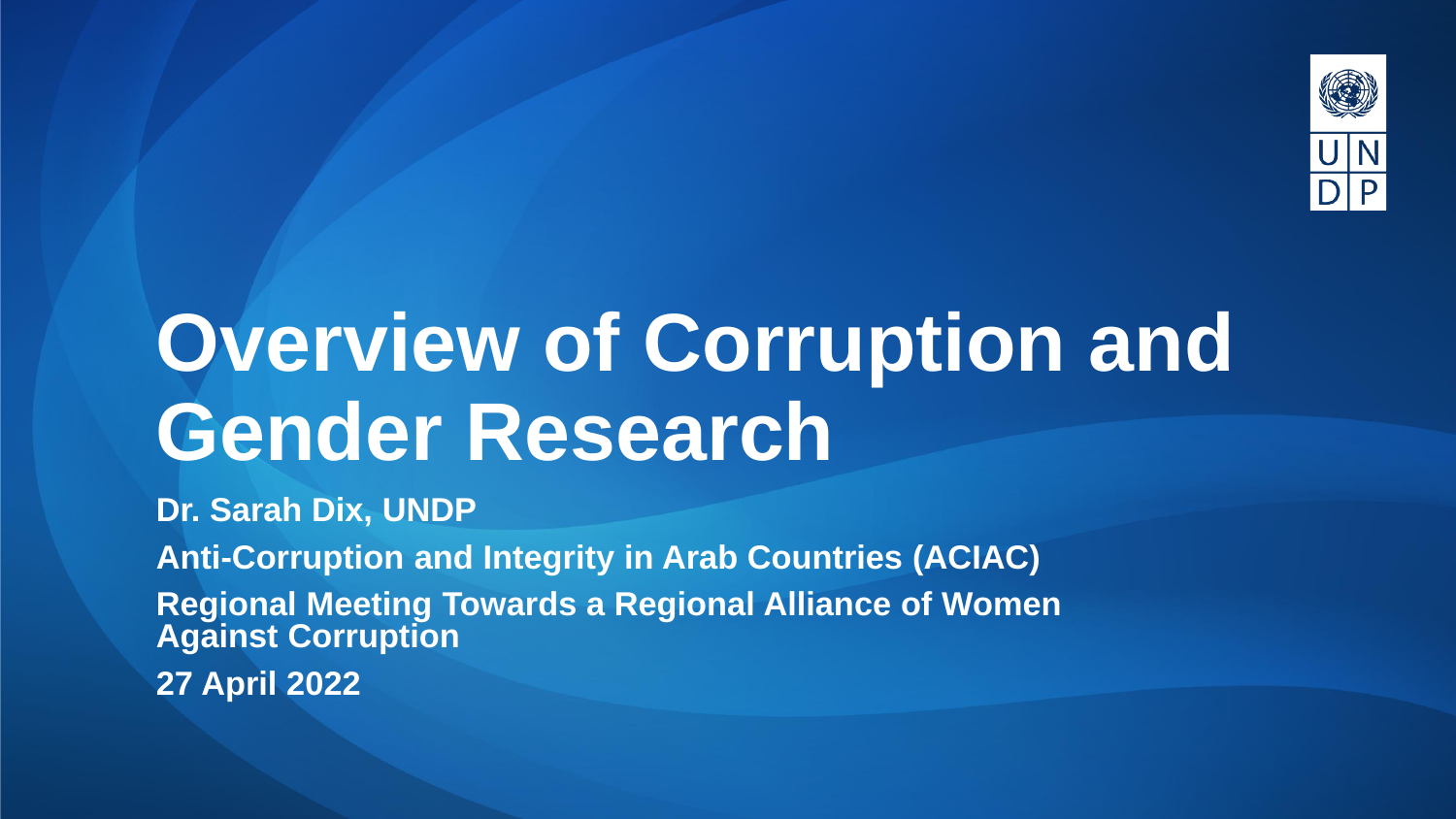### **Correlations between gender and corruption**

- Corruption is a major destructive force for humans and human societies.
- Women suffer disproportionately from the effects of corruption, as women are overrepresented among the world's poor.
- Women tend to be less involved in corrupt transactions.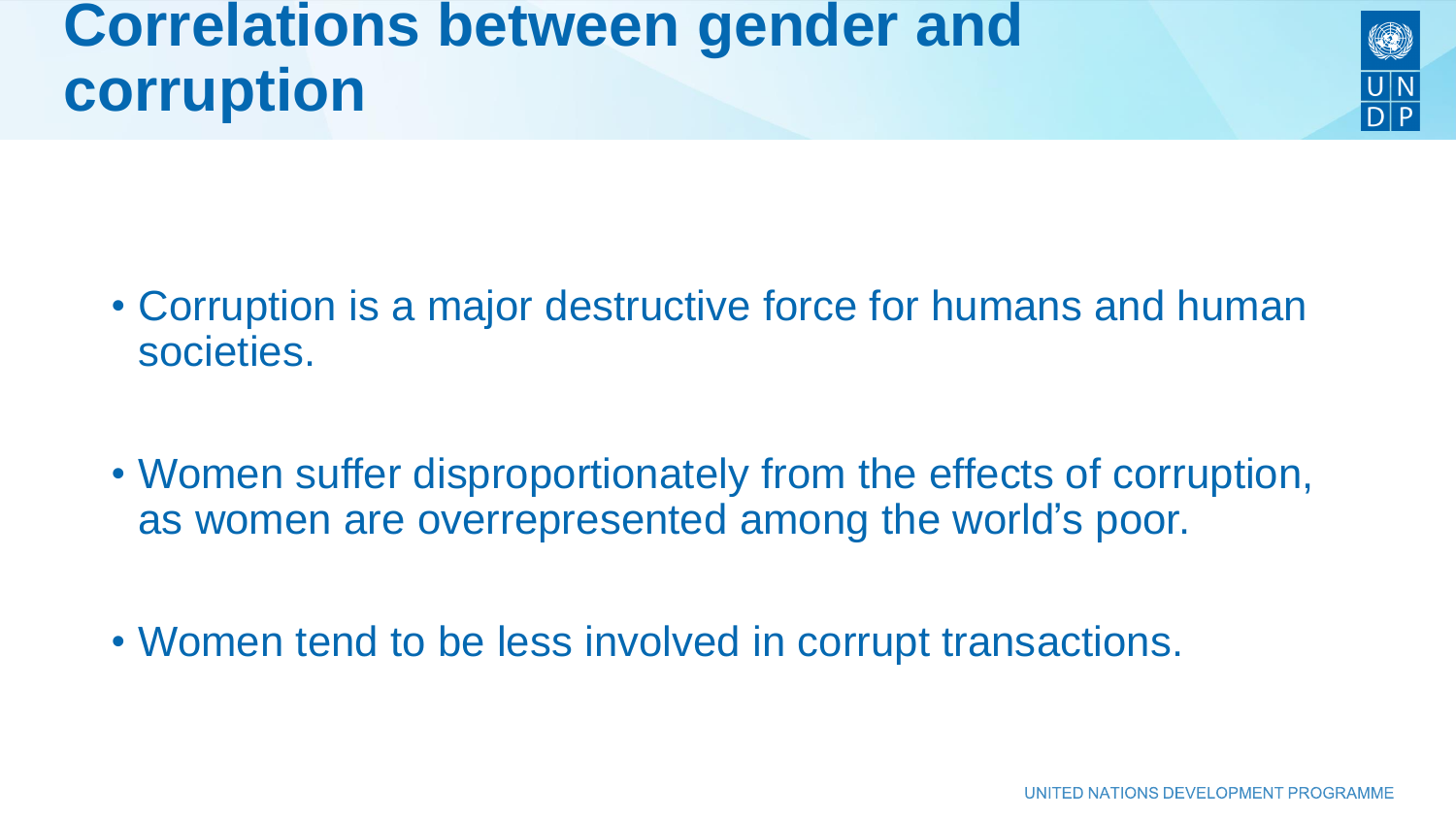### **Central research question**

### **How** and **under what conditions** is gender likely to have an impact on corruption?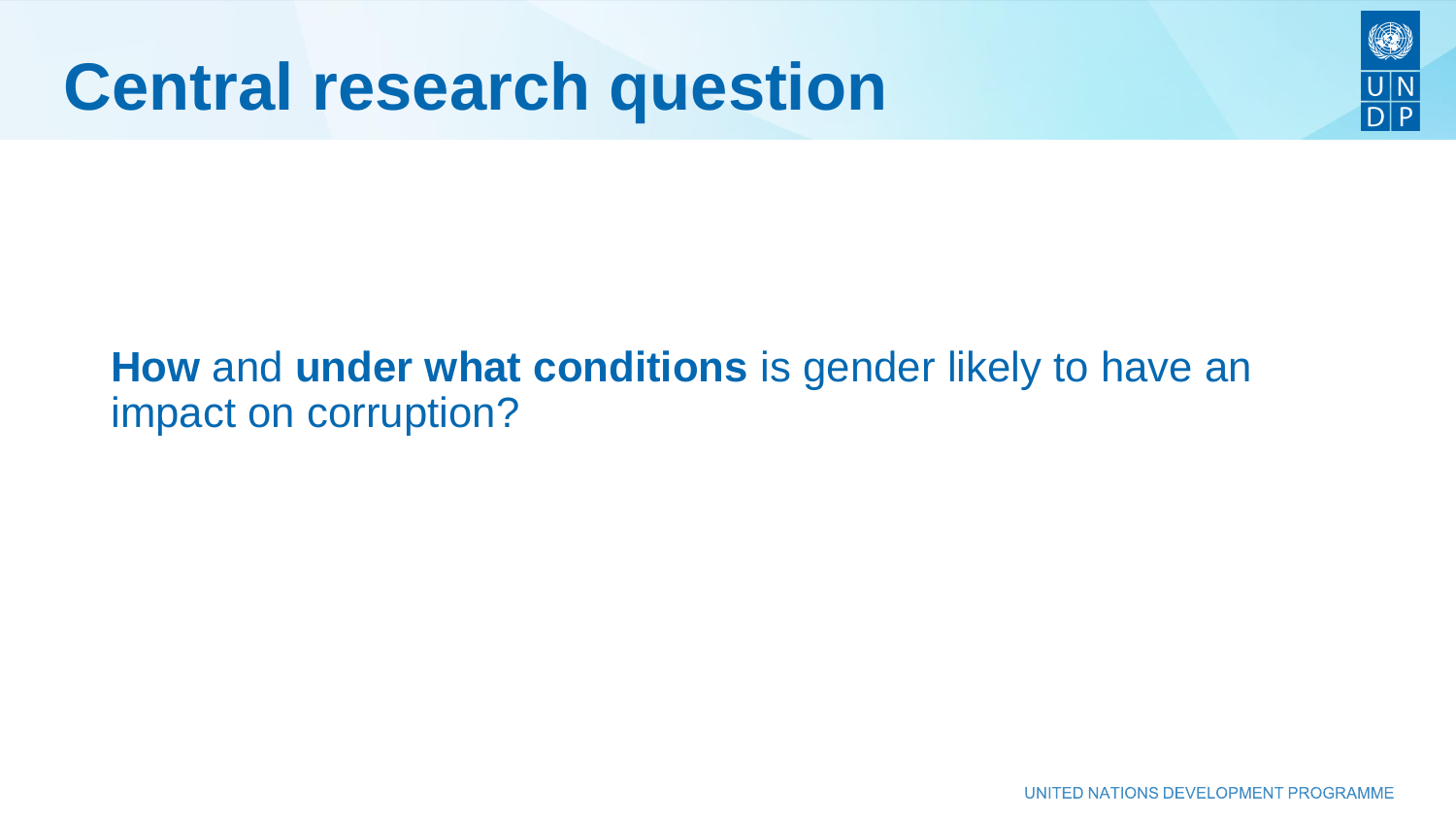

### **Bigger patterns: between levels of corruption and women's descriptive representation in parliaments** (Dollar et al, 2000)

The greater the representation of women in Parliament, the lower the level of corruption.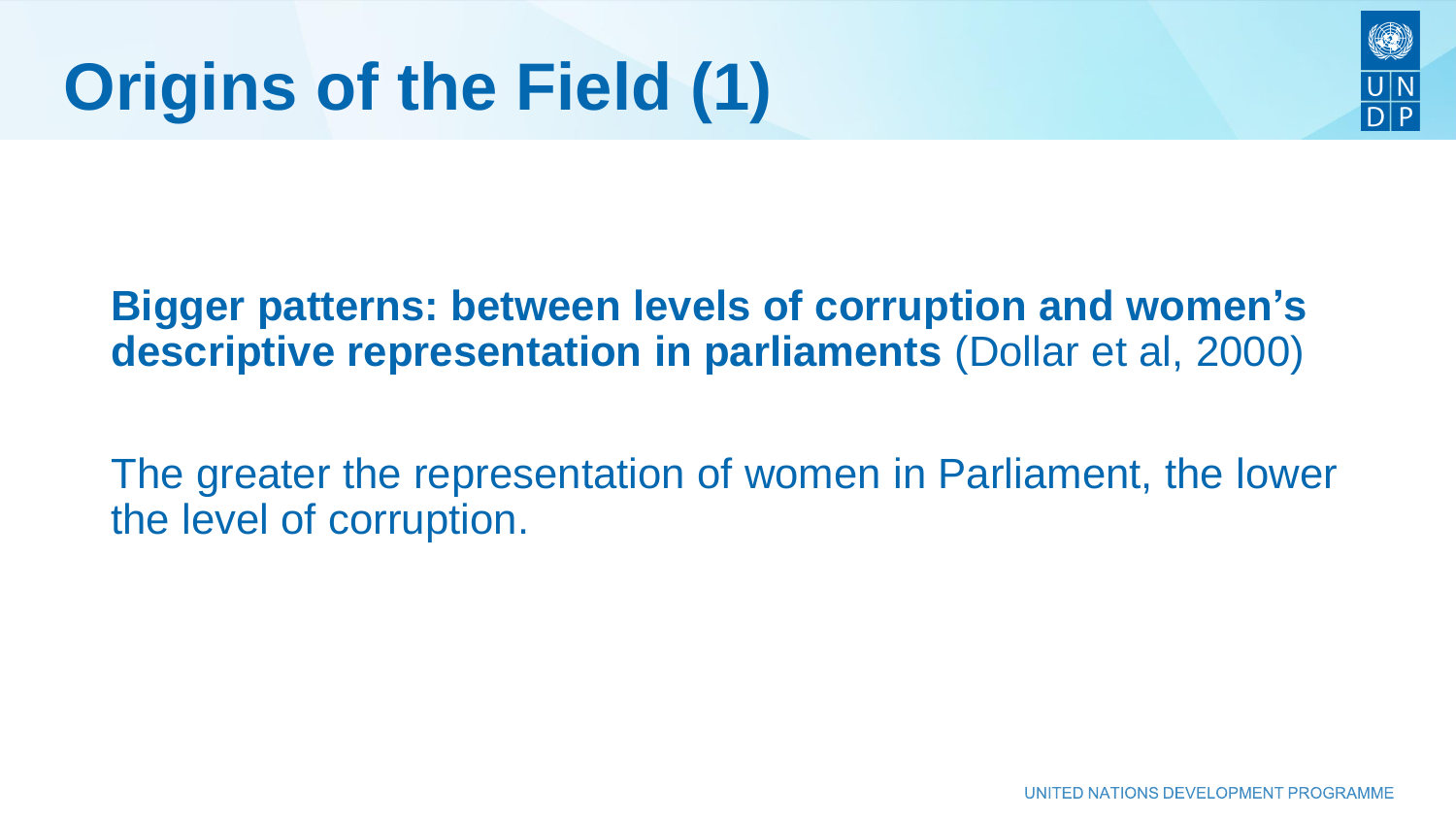

**Bigger patterns: between corruption and women's participation in general (Swarmy et al, 2001)**

- Female participation: women ministers, women in national parliaments and women in the labor force
- Greater female participation is associated with less corruption
- Firms owned by women in Georgia are more likely to "never" pay bribes.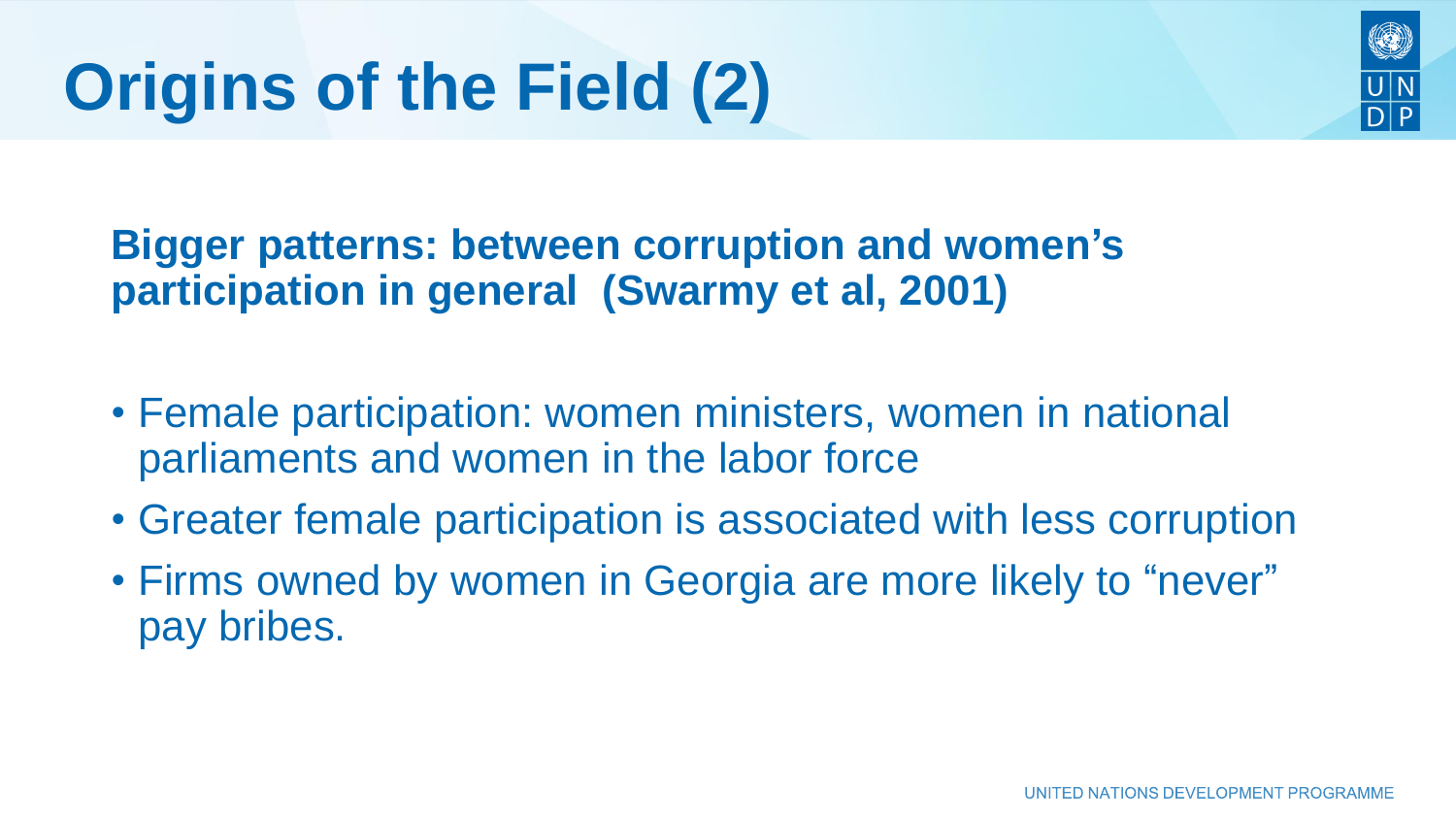## **Conflating correlation and causation**



#### **Simplistic assumptions:**

"Women, in essence, are less corruption than men"

"Women more trustworthy and public spirited than men"

"Women are more effective in promoting honest government"

"Increasing the proportion of women in positions of power will reduce corruption"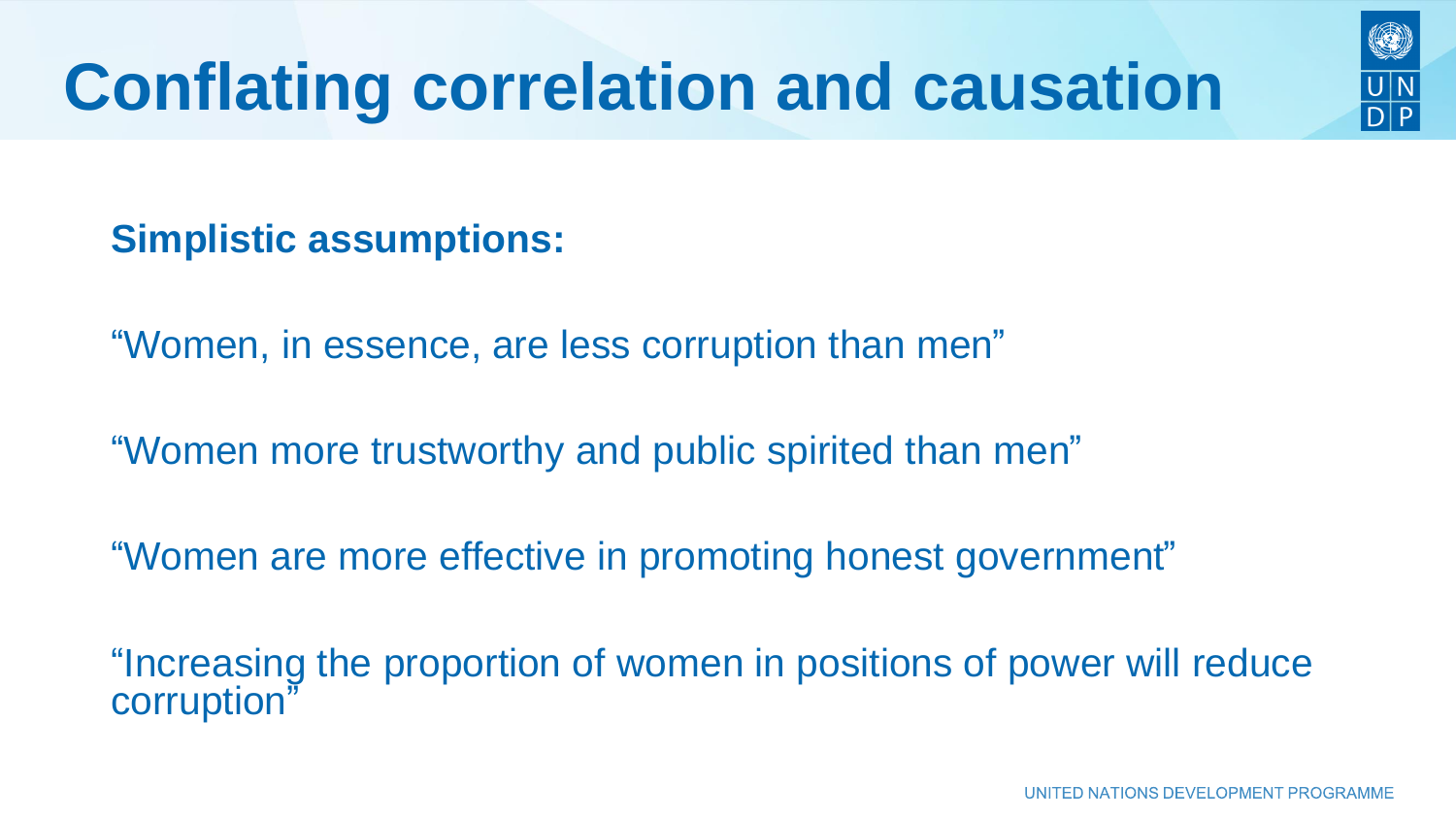

- These simplistic assumptions assume causation rather than correlation
- The results of Swarmy et al's survey of firms in Georgia could have been driven by female respondents having fewer opportunities to engage in corruption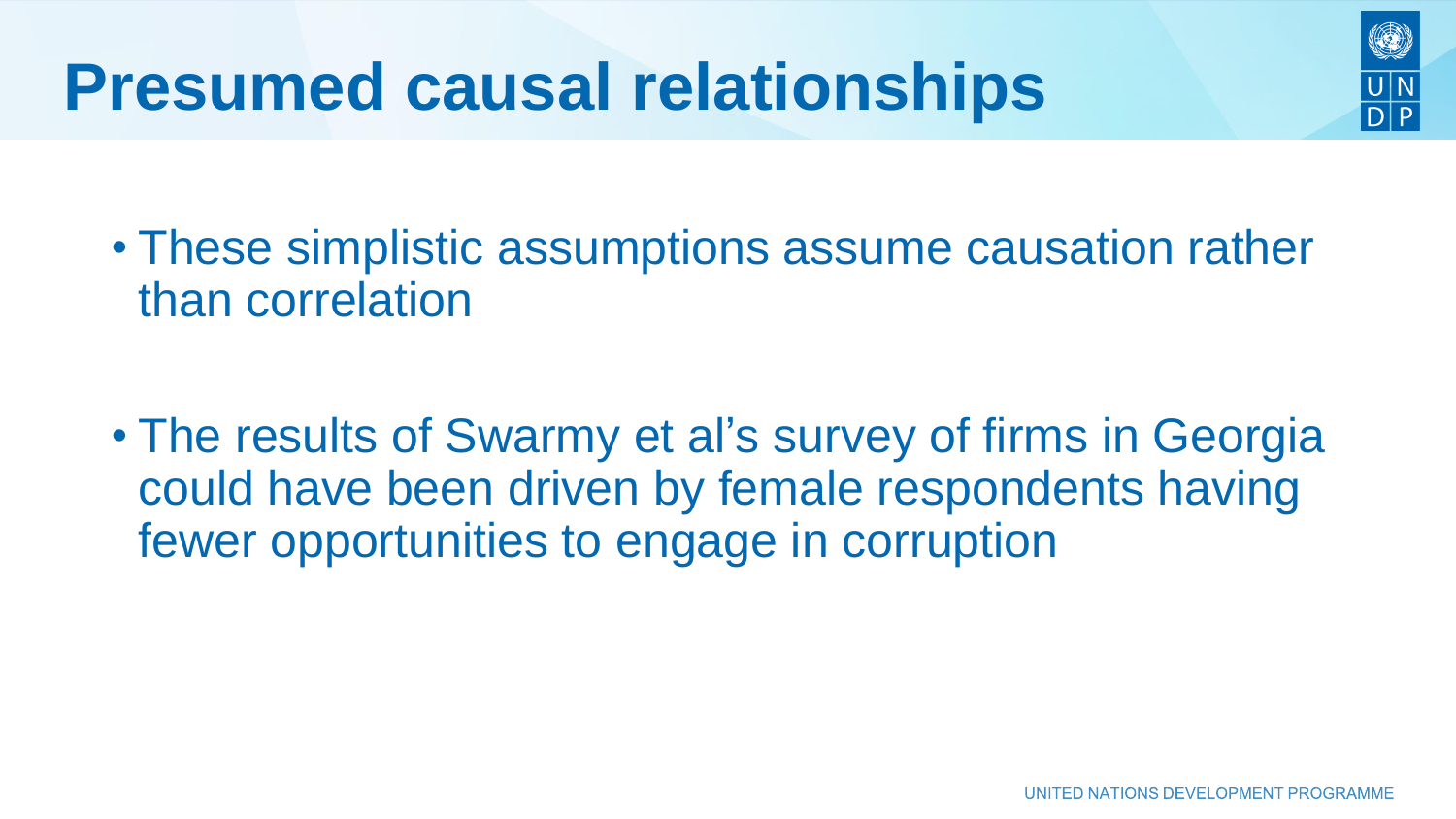- Are opportunities for corruption gendered?
- Are these processes related to the achievement of political office?
- Evidence from Europe
- ➢Where levels of corruption are high in 167 regions of 18 European countries, the proportion of women elected to councils is low and vice versa (Sundstrom & Wangherud, 2016)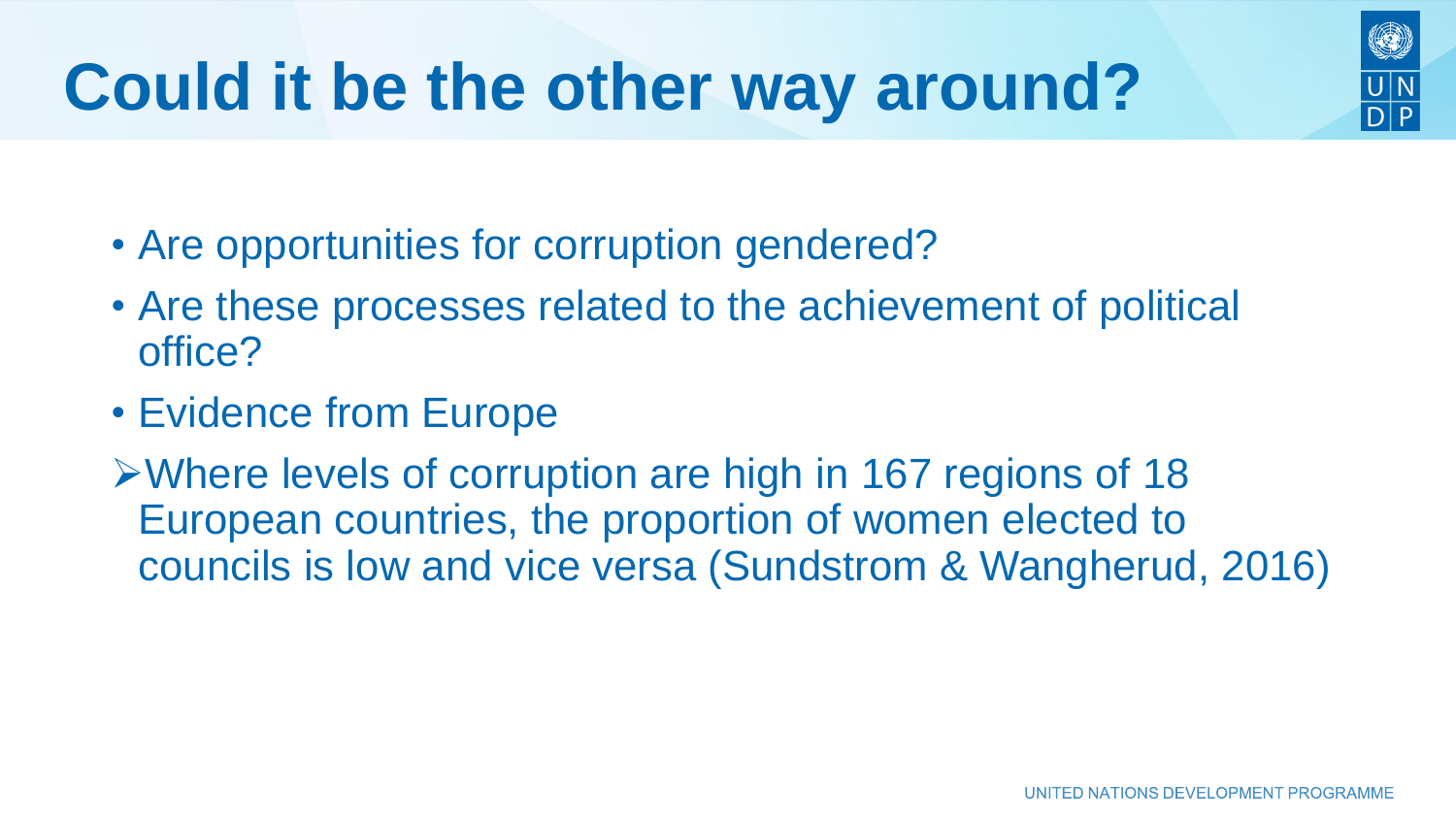- Clientelism, patronage and patriarchy
- Evidence from Argentina:
- ➢Women rarely hold central nodes in clientelistic networks, yet holding such positions is seen as a qualification for party candidacy (Szwarcberg Daby 2016)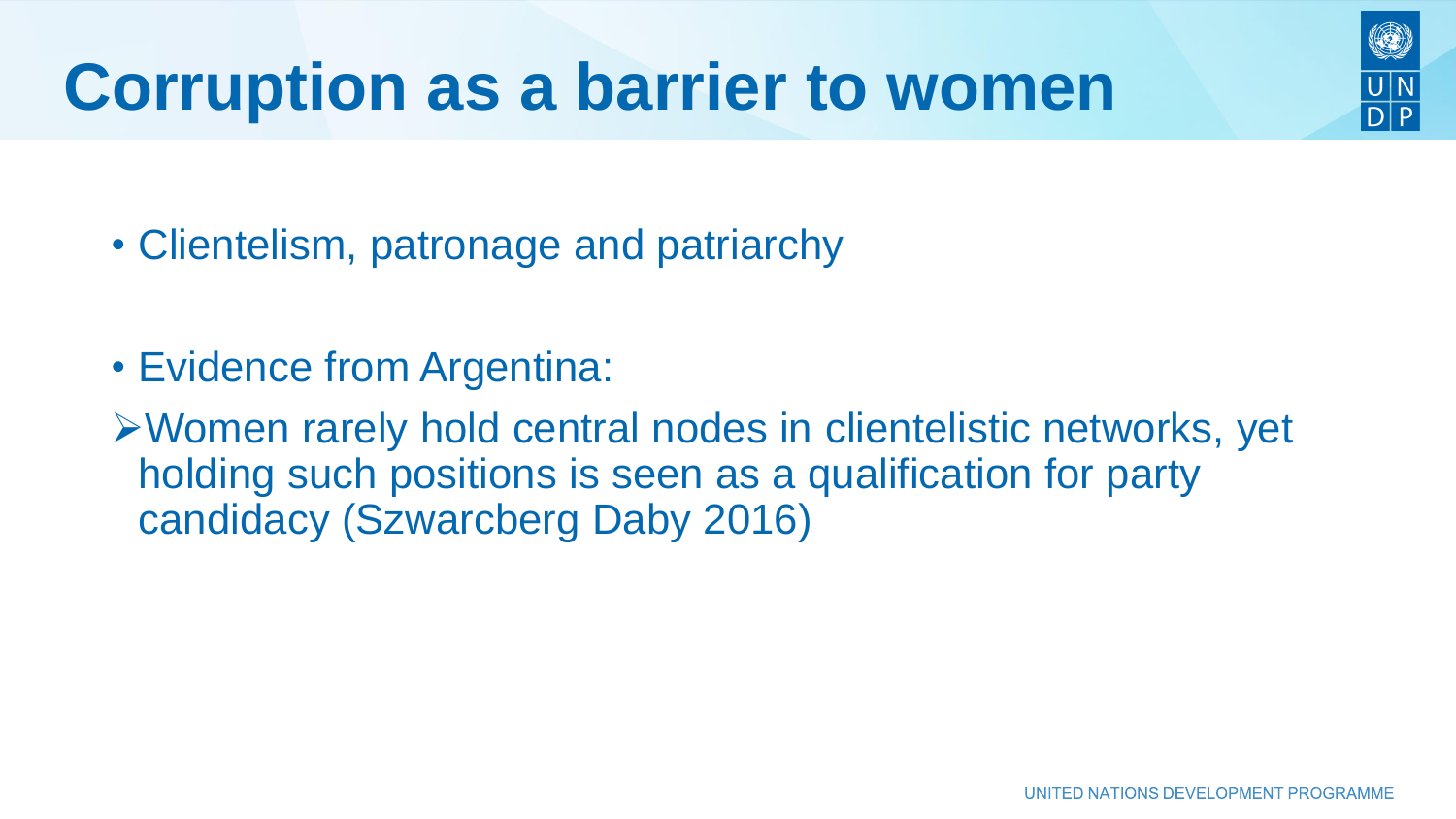### **Institutional logics matter**

#### • **Democracy versus autocracy**

Regime type produces different outcomes in relation to gender and corruption; democracy is associated with corruption control.

#### • **Legislatures vs. bureaucracies**

Gender and corruption relationship plays out differently in different arenas; bureaucracy constrains asymmetric experiences. %Women in parliament is associated with control of corruption %Women in administration do not tend to affect corruption levels unless the bureaucratic organization is weak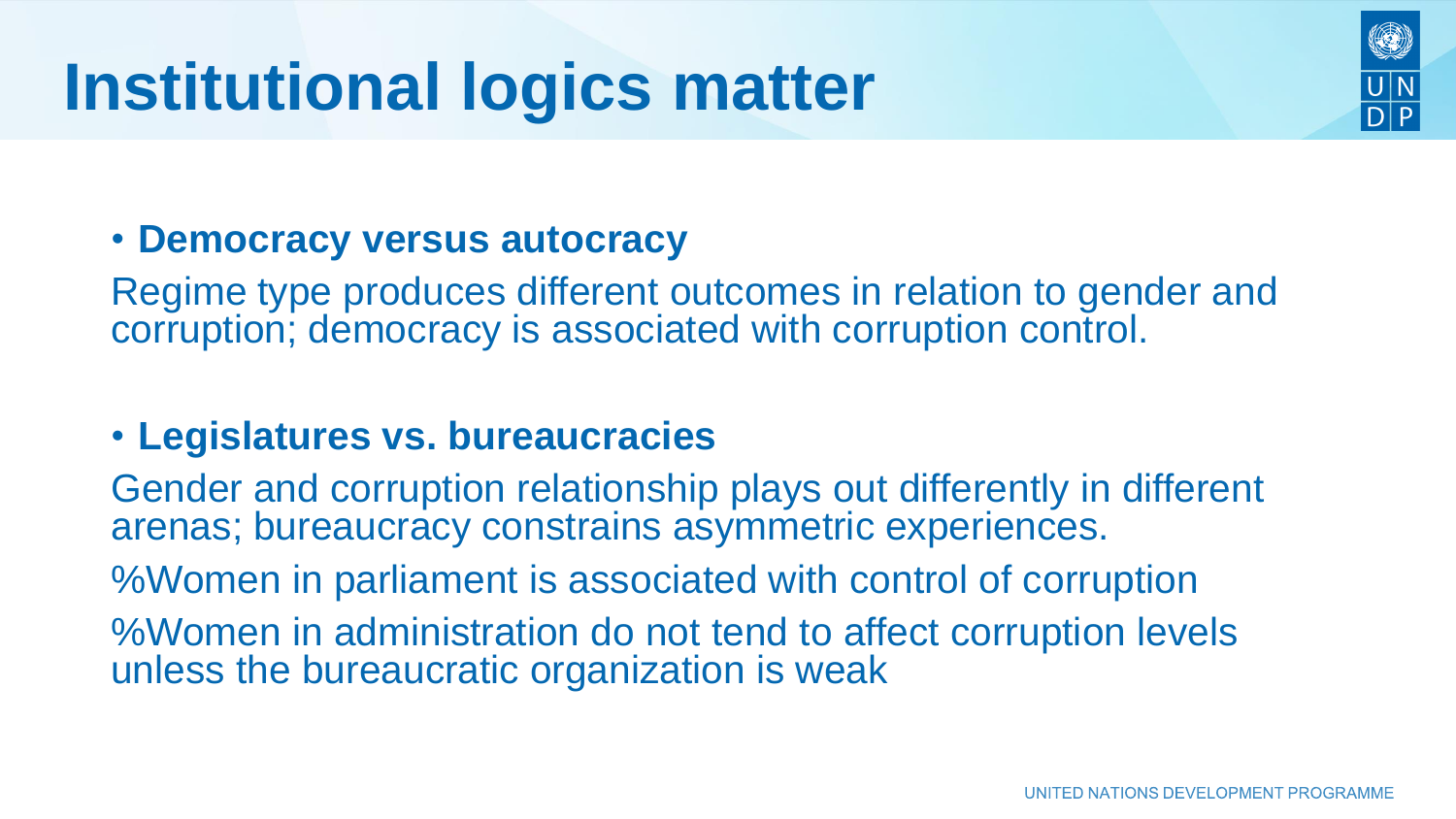Corruption and Gender in the MENA Region (Jaidane-Mazighet al 2022).

- Increase in women's involvement in economic and political sphere decrease corruption.
- Joint impact of women's participation and institutional variables is more effective in lowering corruption.
- Democracy and political stability context play an important role in explaining the negative impact on corruption, especially when women are policymakers.
- Robust evidence that when country perform in gender equality, the link gender-corruption become stronger.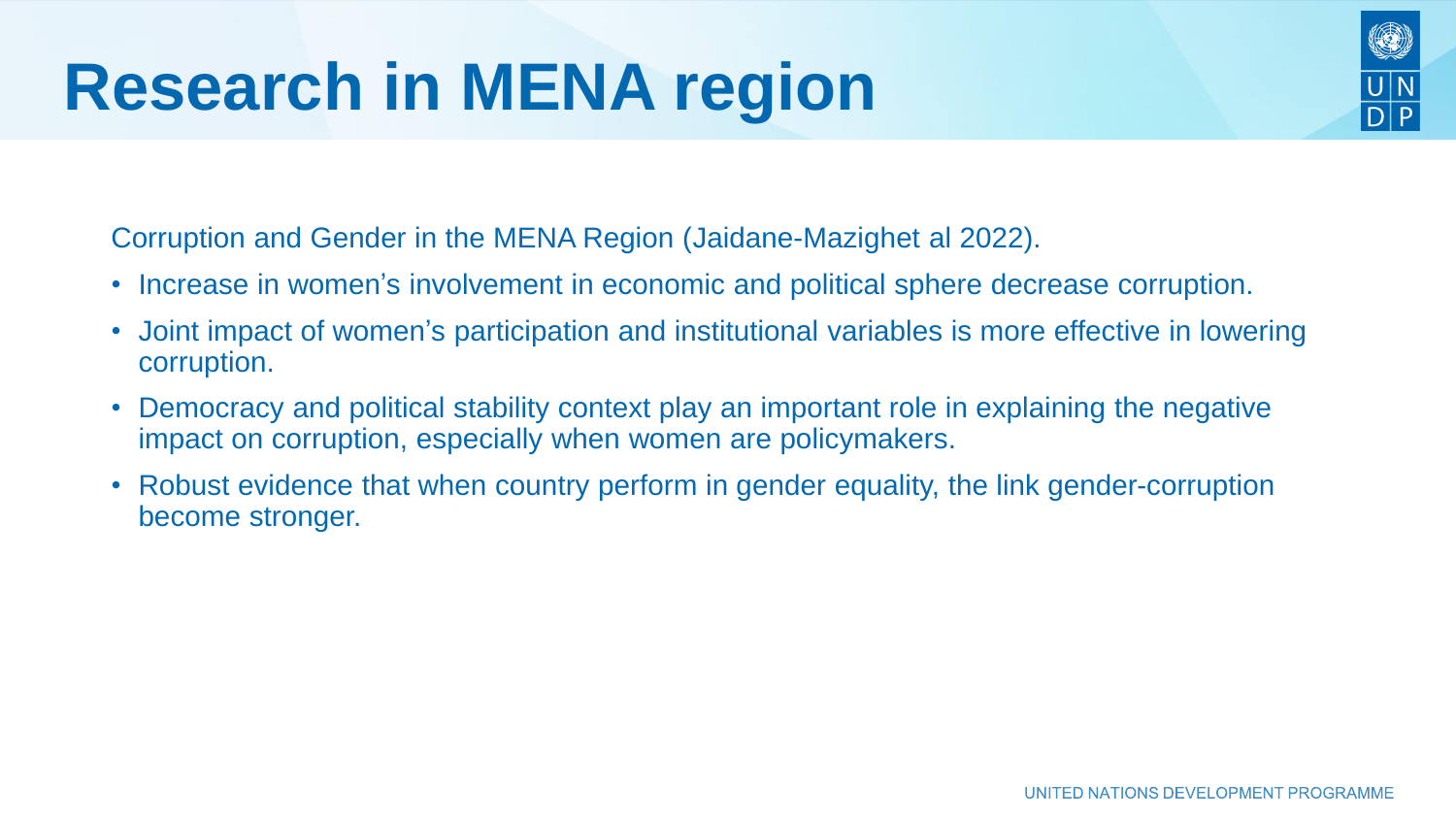

Recent research (2022) explaining the correlation between women in political life and corruption levels, suggests that rather than women being more moral and just, it may be because they are minority groups or because they are less willing to take risks.

Previous research (2015) (1) Women are more vulnerable to corruption. (2) Corruption leads to the fragmentation of the social structure by increasing inequality, Income gaps, weak public infrastructure, impeding economic development. (3) The causes of corruption are the lack of proper public and private institutions, anticorruption legislation, regulations, laws and instructions.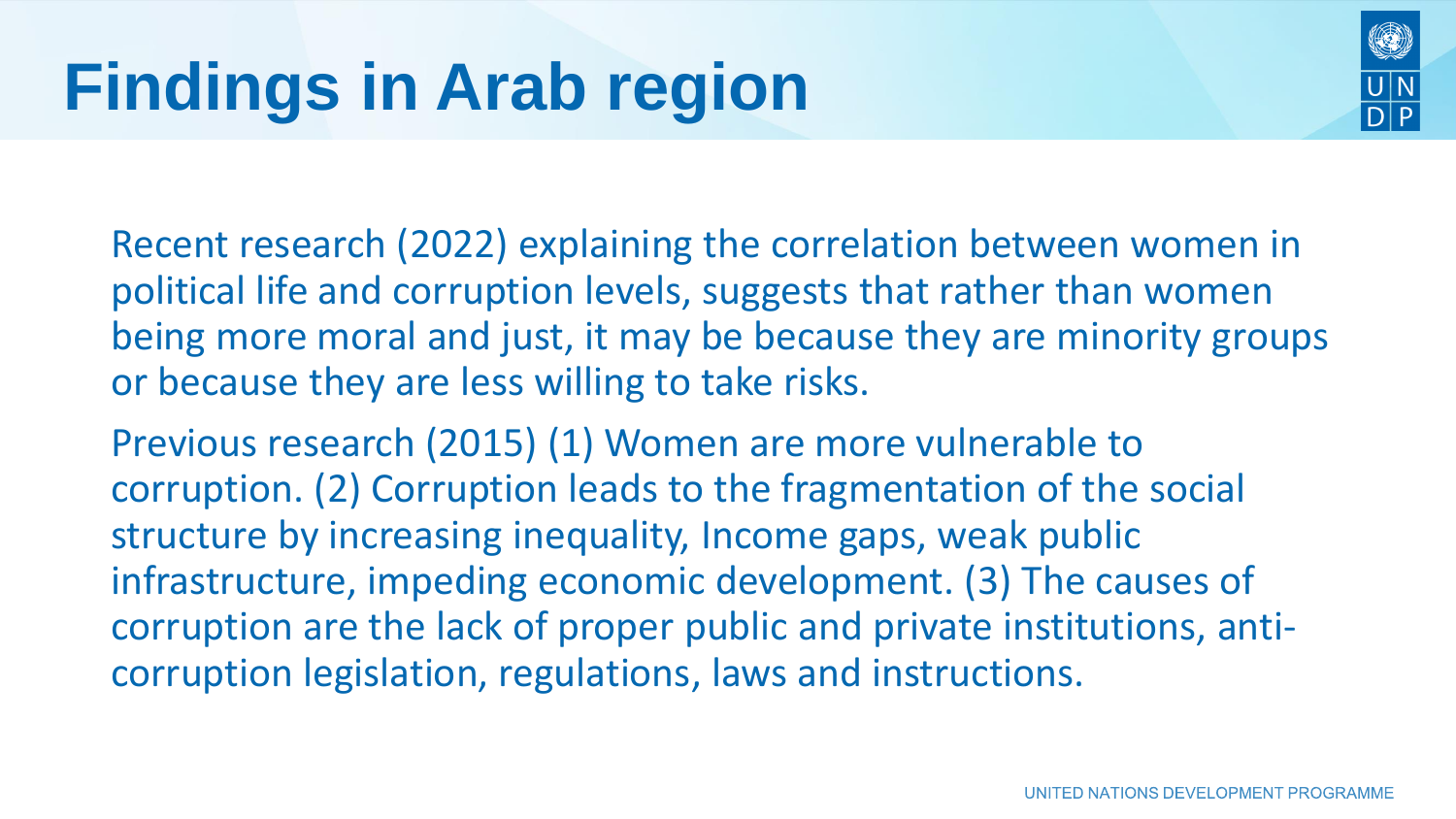

Key questions that need to be considered (Sample 2018):

- 1) Do men and women benefit equally from a program and how can we know that?
- 2) Are women providing and accessing information?
- 3) Do women have a voice in decision making?
- 4) Are there gender-based risks?
- 5) Are women reached access social, economic and ethnic/racial identities?